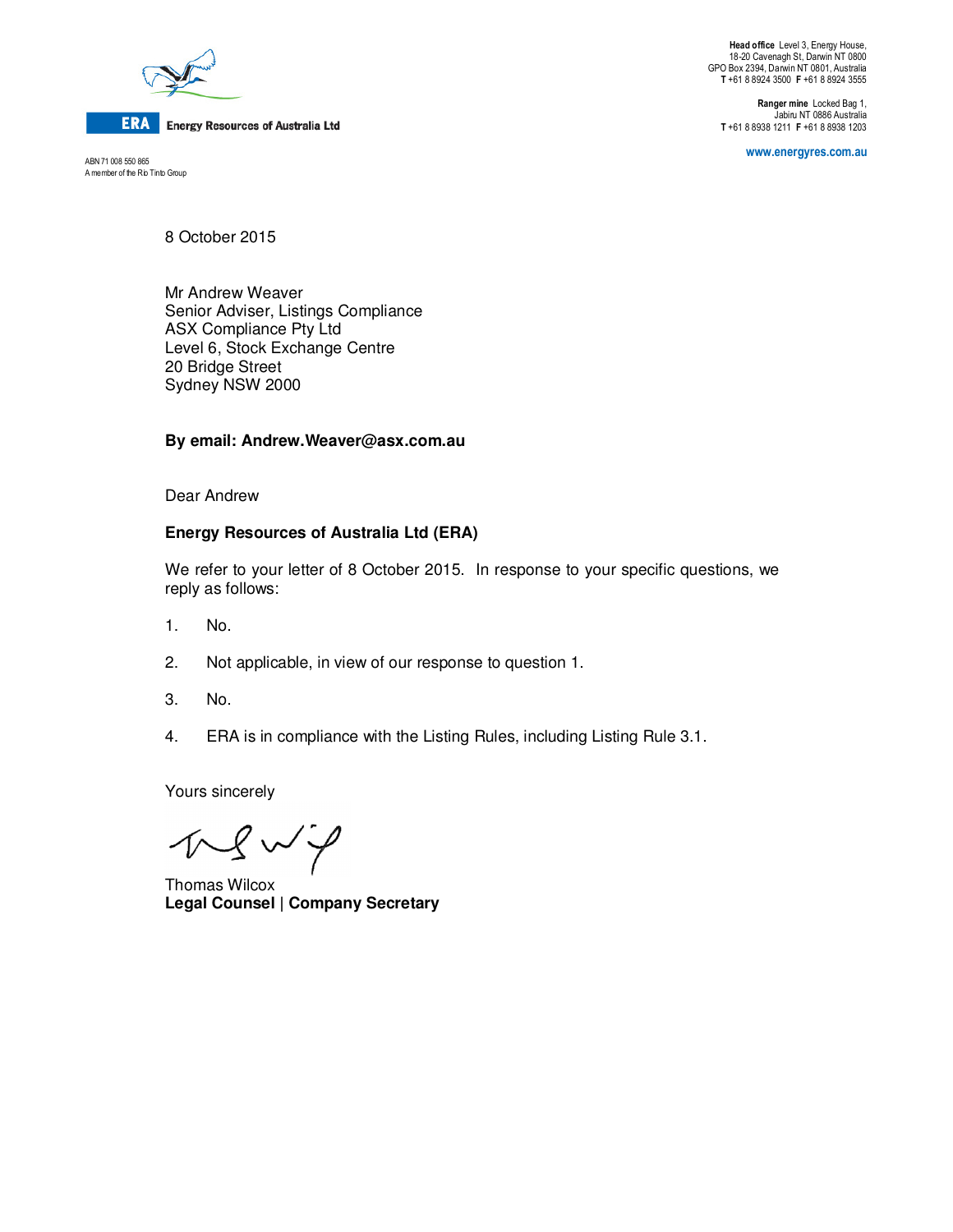

8 October 2015

Mr Thomas Wilcox Company Secretary Energy Resources of Australia Limited Level 10, TIO Centre 24 Mitchell Street Darwin NT

By email only:

Dear Mr Wilcox,

## **Energy Resources of Australia Limited (Entity): ASX price query**

We have noted an increase of \$0.095 in the price of the Entity's securities today to a high of \$0.42 at the time of writing today, Thursday, 8 October 2015

In light of the price increase, ASX asks you to respond separately to each of the following questions:

- 1. Is the Entity aware of any information concerning it that has not been announced to the market which, if known by some in the market, could explain the recent trading in its securities?
- 2. If the answer to question 1 is "yes":
	- a) Is the Entity relying on Listing Rule 3.1A not to announce that information under Listing Rule 3.1?

Please note that the recent trading in the Entity's securities would suggest to ASX that such information may have ceased to be confidential and therefore the Entity may no longer be able to rely on Listing Rule 3.1A. Accordingly, if the answer to this question is "yes", you need to contact us immediately to discuss the situation.

b) Can an announcement be made immediately?

Please note, if the answer to this question is "no", you need to contact us immediately to discuss requesting a trading halt (see below).

- c) If an announcement cannot be made immediately, why not and when is it expected that an announcemant will be made?
- 3. If the answer to question 1 is "no", is there any other explanation that the Entity may have for the recent trading in its securities?
- 4. Please confirm that the Entity is in compliance with the Listing Rules and, in particular, Listing Rule 3.1.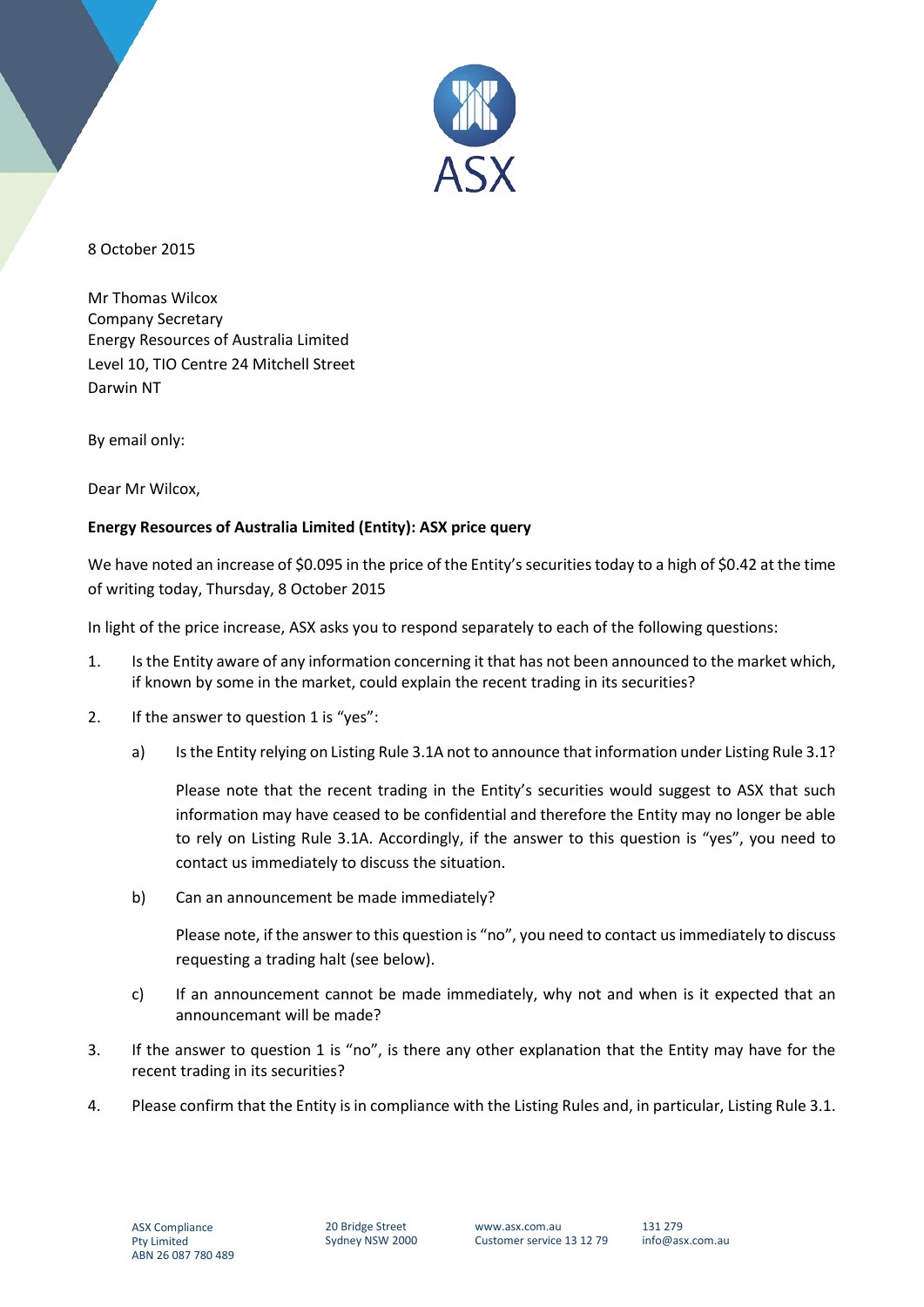

### **When and where to send your response**

This request is made under, and in accordance with, Listing Rule 18.7. Your response is required as soon as reasonably possible and, in any event, by not later than 3:00PM today, Thursday, 8 October 2015. If we do not have your response by then, ASX will have no choice but to consider suspending trading in the Entity's securities under Listing Rule 17.3.

You should note that if the information requested by this letter is information required to be given to ASX under Listing Rule 3.1 and it does not fall within the exceptions mentioned in Listing Rule 3.1A, the Entity's obligation is to disclose the information "immediately". This may require the information to be disclosed before the deadline set out in the previous paragraph.

ASX reserves the right to release a copy of this letter and your response on the ASX Market Announcements Platform under Listing Rule 18.7A. Accordingly, your response should be in a form suitable for release to the market.

Your response should be sent to me by e-mail. It should not be sent directly to the ASX Market Announcements Office. This is to allow me to review your response to confirm that it is in a form appropriate for release to the market, before it is published on the ASX Market Announcements Platform.

# **Listing Rule 3.1**

Listing Rule 3.1 requires a listed entity to give ASX immediately any information concerning it that a reasonable person would expect to have a material effect on the price or value of the entity's securities. Exceptions to this requirement are set out in Listing Rule 3.1A.

The obligation of the Entity to disclose information under Listing Rules 3.1 and 3.1A is not confined to, nor is it necessarily satisfied by, answering the questions set out in this letter.

In responding to this letter, you should have regard to the Entity's obligations under Listing Rules 3.1 and 3.1A and also to Guidance Note 8 *Continuous Disclosure: Listing Rules 3.1 – 3.1B*.

# **Trading halt**

If you are unable to respond to this letter by the time specified above, or if the answer to question 1 is "yes" and an announcement cannot be made immediately, you should discuss with us whether it is appropriate to request a trading halt in the Entity's securities under Listing Rule 17.1.

If you wish a trading halt, you must tell us:

- the reasons for the trading halt;
- how long you want the trading halt to last;
- the event you expect to happen that will end the trading halt;